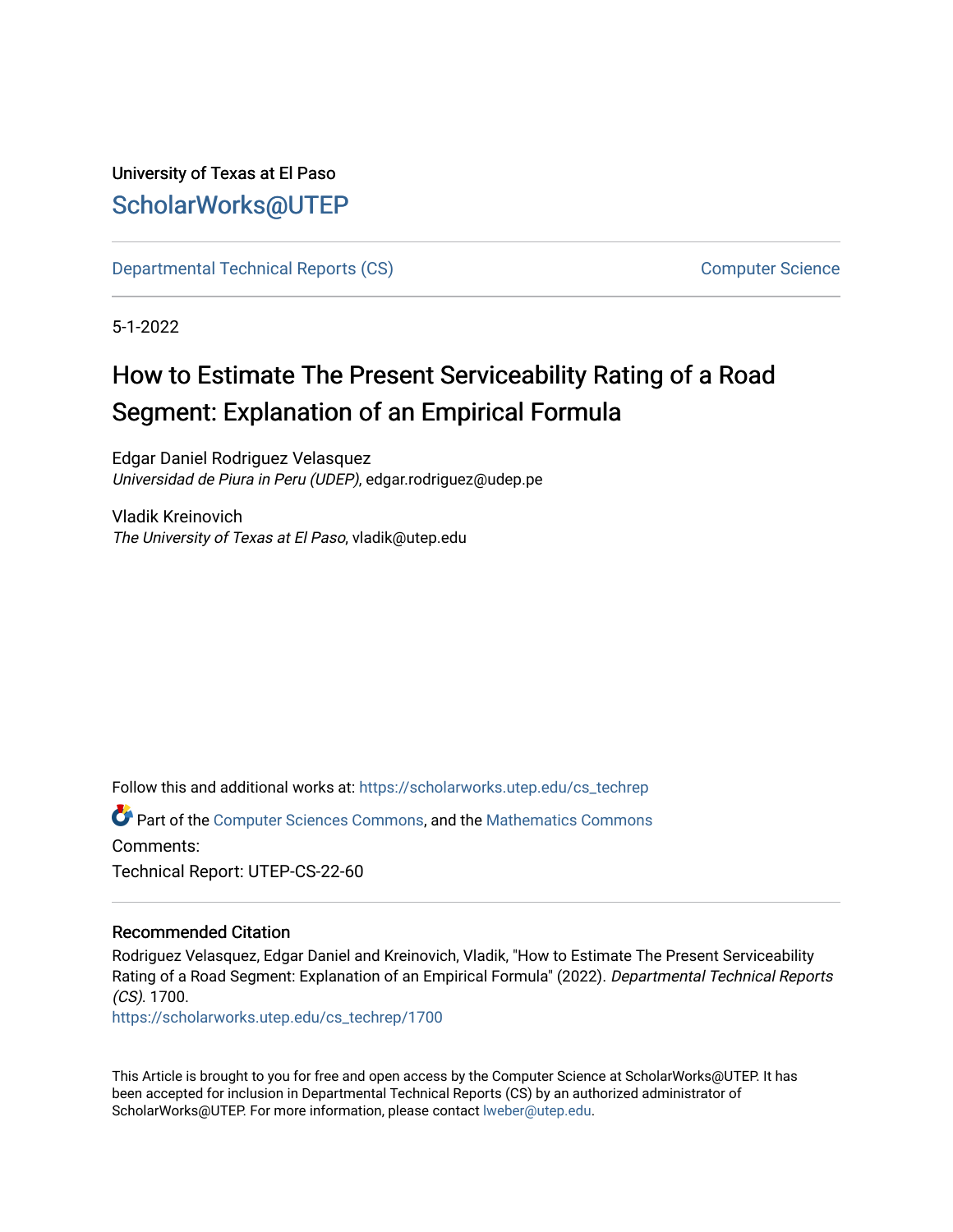# How to Estimate The Present Serviceability Rating of a Road Segment: Explanation of an Empirical Formula

Edgar Daniel Rodriguez Velasquez and Vladik Kreinovich

Abstract An accurate estimation of the road quality requires a lot of expertise, and there is not enough experts to provide such estimates for all the road segments. It is therefore desirable to estimate this quality based on the easy-to-estimate and easyto-measure characteristics. Recently, an empirical formula was proposed for such an estimate. In this paper, we provide a theoretical explanation for this empirical formula.

#### 1 Formulation of the Problem

Empirical formula. In pavement engineering, it is important to gauge the remaining quality of the road pavement based on its current status. The pavement quality is estimated by experts on a scale from 0 to 5. The corresponding expert estimate is known as the Present Serviceability Index (PSI). However, estimating the road quality requires a lot of expertise, a lot of experience, and there is not enough experts to gauge the quality of all the road segments. It is therefore desirable to estimate this value based on easy-to-observe and easy-to-measure characteristics. Such estimates of PSI are known as Present Serviceability Rating (PSR).

Several characteristics can be used to gauge the pavement quality. One of the most widely used characteristics if the Pavement Condition Index (PCI), which is

Edgar Daniel Rodriguez Velasquez

Department of Civil Engineering, Universidad de Piura in Peru (UDEP), Av. Ramón Mugica 131 Piura, Peru, e-mail: edgar.rodriguez@udep.pe

and

Department of Civil Engineering, University of Texas at El Paso, 500 W. University El Paso, TX 79968, USA, e-mail: edrodriguezvelasquez@miners.utep.edu

Vladik Kreinovich

Department of Computer Science, University of Texas at El Paso, 500 W. University El Paso, Texas 79968, USA, e-mail: vladik@utep.edu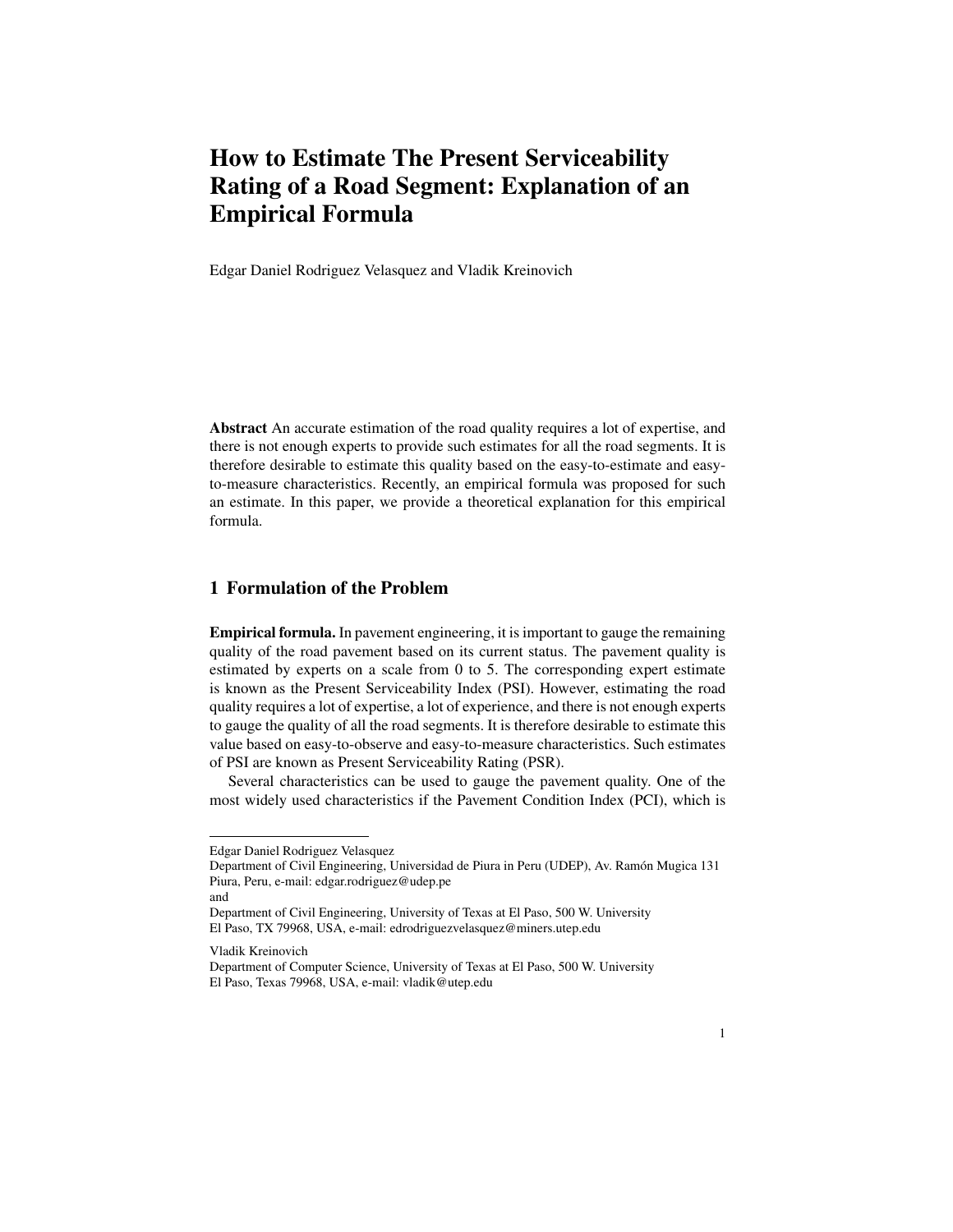a combination of values characterizing different observed and measured pavement faults. In principle, it is possible to provide a rough estimate of PSR based on PCI. However, to get a more accurate estimate for PSR, it is desirable to explicitly take into account values of the most important characteristics of the pavement imperfection.

In [1], an empirical formula was presented for estimating the Present Serviceability Rating (PSR) of a road segment based on the PCI and on the following three specific characteristics of the pavement:

- the mean rut depth of the pavement RD,
- the area of medium and high severity patching Patch, and
- the sum of the lengths of medium and high severity cracks LTCrk.

This formula has the following form:

 $PSR = a_0 + a_{\text{PCI}} \cdot \ln(\text{PCI}) + a_{\text{Patch}} \cdot \text{Patch} + a_{\text{Patch},2} \cdot \text{Patch}^2 + a_{\text{Patch},3} \cdot \text{Patch}^3 +$ 

 $a_{\rm RD} \cdot \rm RD^2 + a_{\rm LTCrack} \cdot \rm LTCrack \cdot \rm RD.$ 

Problem. How can we explain this empirical formula? In other words, how can we answer the following questions – and similar other questions:

- Why there are up to cubic terms in terms of Patch and only linear terms in terms of the length of crack – which seems to indicate that terms of higher order in terms of this length did not lead to any statistically significant improvement of the resulting estimate?
- Why there are quadratic terms in terms of rut depth but only linear terms in terms of the crack length?

What we do in this paper. In this paper, we provide a theoretical explanation for this formula. This explanation provides answer to both above questions – and to several similar questions.

#### 2 Our Explanation

How to explain dependence on PCI. In the above empirical formula, the Present Serviceability Rating (PSR) logarithmically deoends on the Pavement Condition Index (PCI).

In general, the logarithmic dependence is one of the basic dependencies corresponding to scale-invariance; see, e.g., [2]. So, such scale-invariance is the most probable explanation of the logarithmic dependence of PSR on PCI.

Remaining questions: dependence on other characteristics. The remaining questions are: how can we explain the dependence on other characteristics – the mean rut depth RD, the patching area Patch, and the cracking length LTCrk.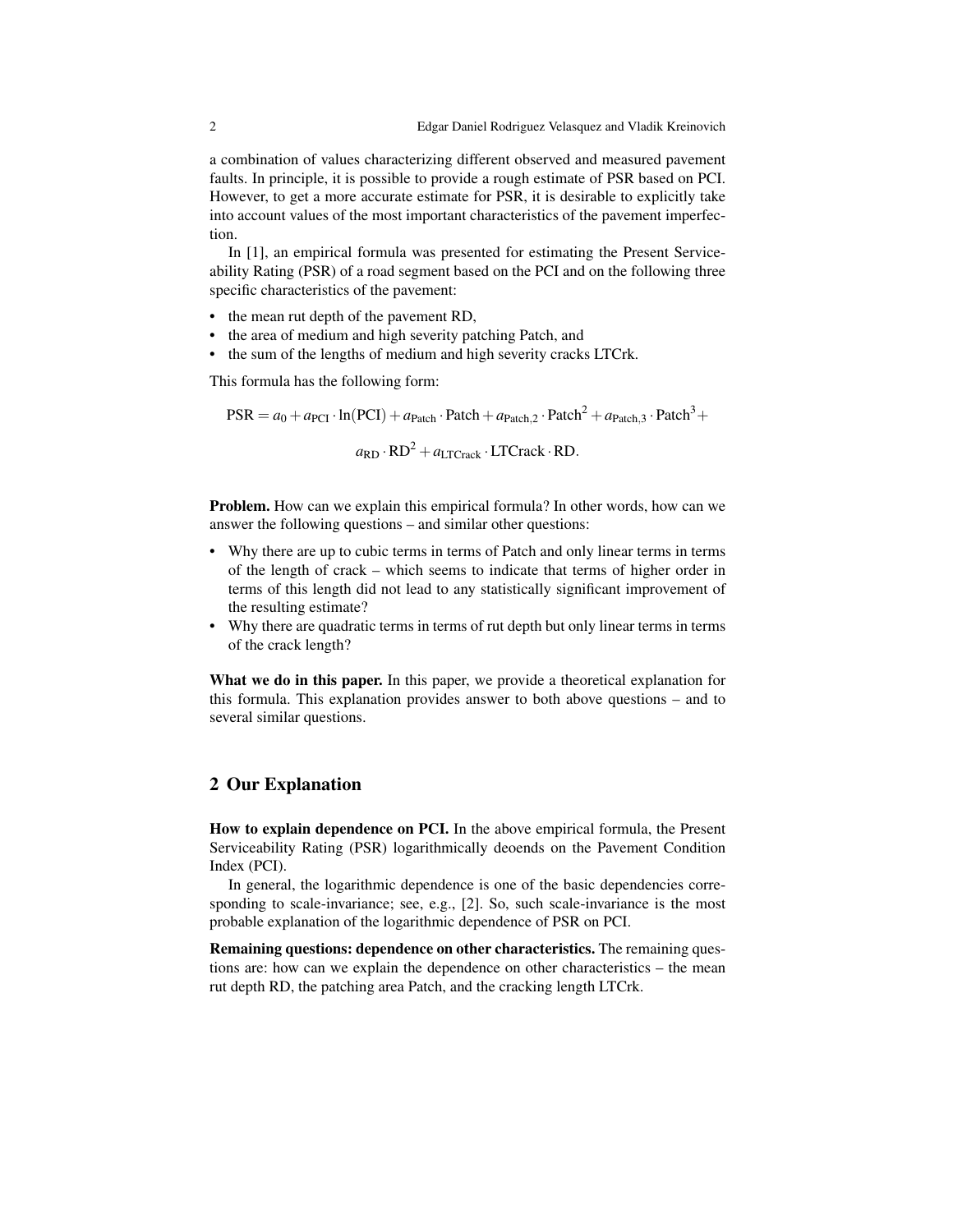How to Estimate The Present Serviceability Rating of a Road Segment 3

What is important is the area. The larger the area affected by a fault, the more this fault's effect on the traffic. Thus, in the first approximation, the effect is proportional to the area.

This means that if a fault is described by its length – as are cracks – or by its depth – as the rut depth – the effect should be, in the first approximation, proportional to the corresponding area  $-$  i.e., to the expressions which are quadratic in terms of these characteristics:  $RD^2$ , LTCrack<sup>2</sup>, and LTCrack $\cdot RD$ . From this viewpoint, in the first approximation, the important terms are terms which are linear in Patch,  $RD<sup>2</sup>$ ,  $LTCrack<sup>2</sup>$ , and  $LTCrack$ ·RD.

To get a more accurate description, we may need to add terms which are quadratic, cubic, etc., in terms of these characteristics.

How faults appear: a reminder. Which of the possible terms are the most important? To answer this question, let us recall how faults appear.

- First, we have a pavement deformation which is described by the rut depth.
- After some time, cracks appear.

How this affects the relative size of terms depending on crack length and rut depth. Since the cracks appear much later than the rut, they have less time to develop and thus, the effect of the crack size is, in general, much smaller than the effect of the rut depth: RD≫LTCrack. This implies that RD<sup>2</sup> ≫RD·LTCrack≫LTCrack<sup>2</sup>.

The largest term out of these three is  $RD<sup>2</sup>$ , so we need to take this term into account. However, if we only take into account this term, we will completely ignore the effect of the cracks, and cracks are important. So, to take cracks into account, we need to consider at least one more term RD·LTCrack. So, a reasonable idea is to consider terms which are linear in RD<sup>2</sup> and LTCrack·RD.

What about patches? When the rut and depth drastically decrease the pavement quality, the pavement is patched. Current patching technology does not allow precise patching that would cover only the affected areas. As a result, the patch is not just covering the cracks and the rut, it covers a much larger area. As a result, the patches cover a much larger region. Thus, the patch area Patch is much larger than the terms  $RD<sup>2</sup>$ , LTCrack<sup>2</sup>, and LTCrack $\cdot RD$  describing the actual faults.

This explains the appearance of higher-order patch-related terms. Since the relative area covered by patches larger than the ratio of  $RD<sup>2</sup>$  to the pavement area, the terms quadratic and even cubic in terms of Patch are much larger than similar terms quadratic and cubic in terms of  $RD^2$ .

Thus, even those terms quadratic and cubic in terms of  $RD^2$  can be safely ignored, it makes sense that much larger terms – quadratic and cubic in terms of Patch – cannot be ignored and have to be present in the estimation formula.

All this explains the above empirical formula.